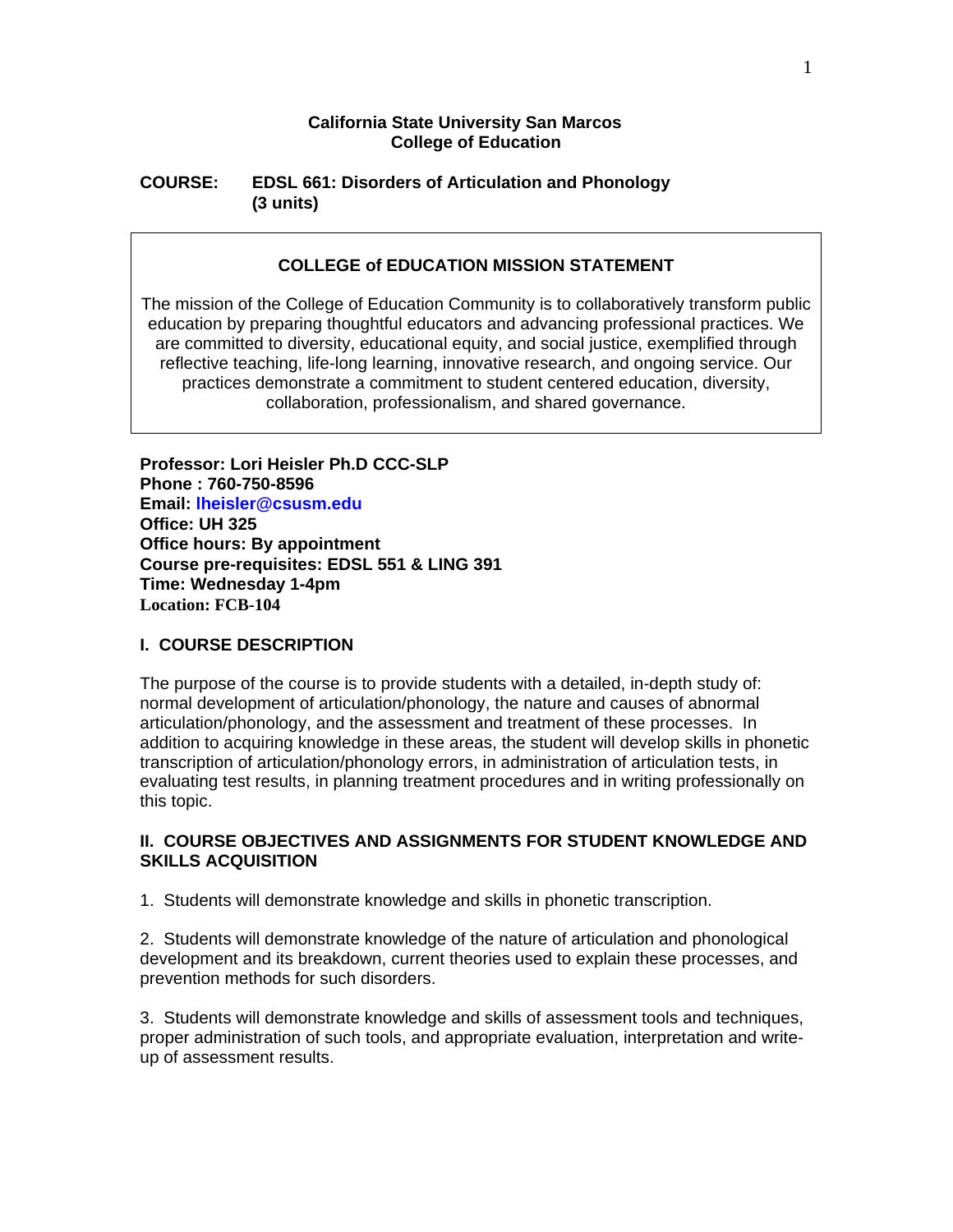4. Students will demonstrate knowledge and skills in treatment techniques and procedures, evidence-based practice, planning, selecting and writing up appropriate treatment goals/plans and understanding of how to administer such treatment.

Each of the objectives stated above will be evaluated by the following mechanisms:

1. Students will pass a phonetics review quiz and transcribe approximately 4 videotapes of disordered articulation, graded by the instructor. (**ASHA Standard III-B, C, & D; IV-B, V-A; CTC Standards 19, 20, 22, 23 for the Clinical Rehabilitative Services Credential (CRSC) in Language, Speech and Hearing (LSH))**. 100 points total

2. Students will pass three examinations (which may be in the form of written papers) based on information from the text, lecture and class discussion, as evidence of gained knowledge in the following areas: current theories and process of normal development of articulation/phonology; nature, causes, assessment and treatment of articulation/phonological disorders; multicultural issues in articulation/phonology disorders; exams to be graded by the instructor (**ASHA Standards III-B, C, D, E, & F; IV-B; V-A; CTC (CSRH in LSH) Standards 19, 20, 22, 23, 24)**. 300 points total

3. Students will complete a project, requiring: administration of a single word articulation test, collection and phonological analysis of a speech sample, administration of a brief oral mechanism examination, and a written summary of results; graded by the instructor (**ASHA Standards III-B, C, D, E, & F; IV-B; V-A; CTC Standard 23)** 100 points

4. Students will complete a project, requiring: viewing of a videotape of an assessment of a child with an articulation/phonological disorder, transcription and analysis of errors, summarization of results (assign a diagnosis), selection of treatment objectives (goals), review of appropriate, evidence-based practice treatment approaches to target the goals, and write-up of a lesson plan to target the deficits; graded by the instructor (**ASHA Standards III-B, C, D, E & F; IV-B; V-A; CTC Standard 24)**. 250 points total

5. Students will complete 20 hours of service learning at the Center for Children and Families. During service time, students will complete supervised hearing, speech, and language screenings for children at the center. Students will accurately transcribe child speech during the screening process. A sample of evidence must be submitted to the instructor demonstrating proficiency 50 points. Students must accurately complete screening measures 50 points. Students must accurately interpret screening results and provide appropriate recommendations 50 points. After service is complete, students will complete a reflection paper which discusses their feelings about the service learning opportunity as well as the impact of this type of service for the individual child and community overall 100 points.

### **III. REQUIRED TEXT:**

Bauman-Waengler, J. (2008). Articulatory and Phonological Impairments: A clinical focus, (3<sup>rd</sup>Ed.) Boston, Massachusetts: Pearson Education Inc.

### **Required Supplemental Materials:**

American Psychological Association. (2001). *Publication manual of the American Psychological Association* (5th ed.). Washington, DC: Author.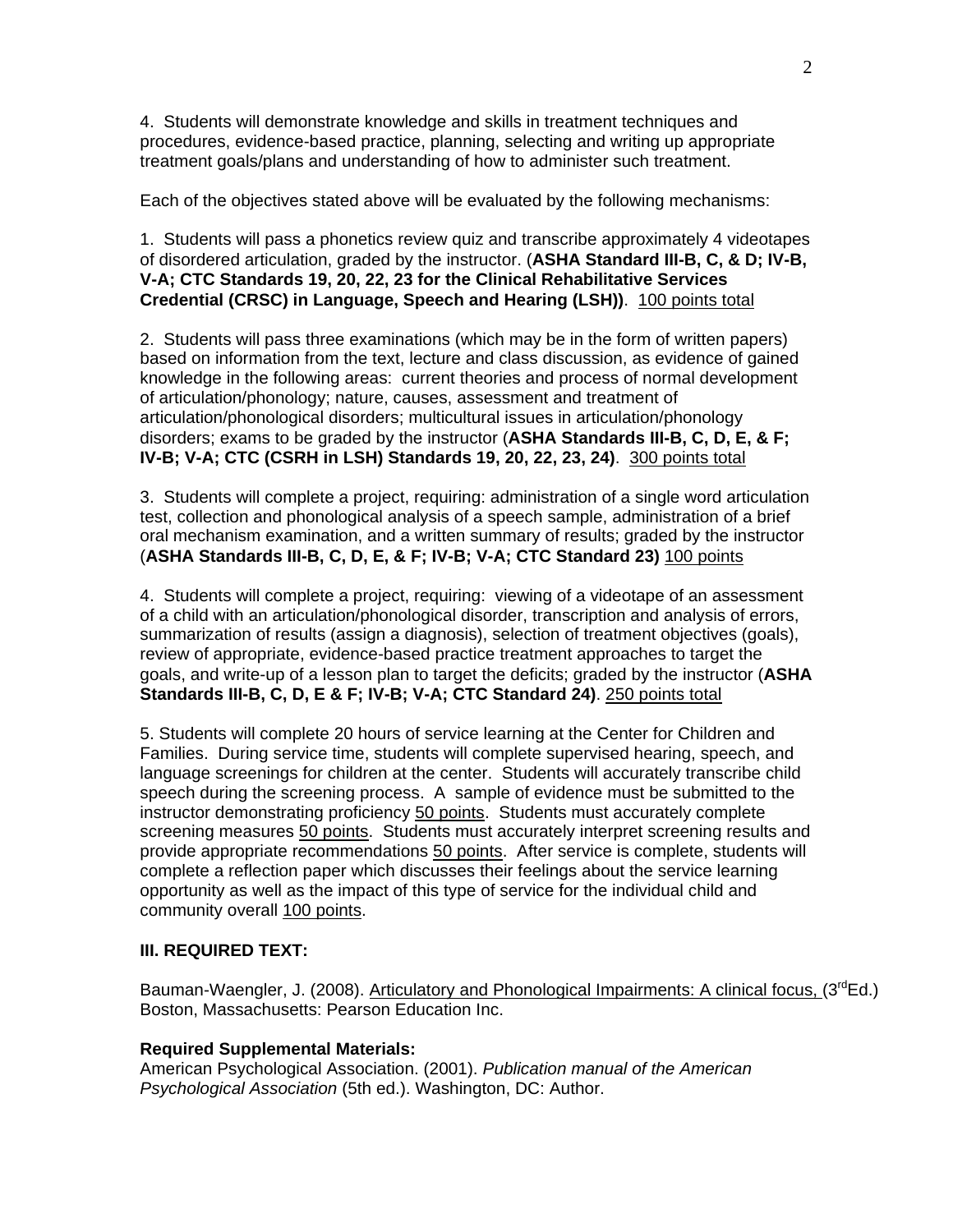# **IV. TENTATIVE COURSE OUTLINE:**

| Date        | <b>Topic</b>                        | <b>BW Chapter</b> | <b>Other Readings</b> | <b>Assignment</b><br><b>Due</b> |
|-------------|-------------------------------------|-------------------|-----------------------|---------------------------------|
| $26 -$      |                                     |                   |                       |                                 |
| Jan         | Review Syllabus/Introduction        | Chapter 1         |                       |                                 |
| $2-$        | Phonetics/phonetic                  |                   |                       |                                 |
| Feb         | transcription                       | Chapter 2 & 3     |                       |                                 |
|             |                                     |                   |                       | Vowel and                       |
|             |                                     |                   |                       | Consonant                       |
| $8-$        |                                     |                   |                       | Transcription                   |
| Feb         | <b>Theoretical Considerations</b>   | Chapter 4         |                       | Packets Due                     |
| $16-$       |                                     |                   |                       | In Class Exam                   |
| Feb         | In Class Exam                       |                   |                       |                                 |
| $23 -$      |                                     |                   | Burns et al           |                                 |
| Feb         | Phonological Development            | Chapter 5         | $(2007)*$             |                                 |
| $2 -$       |                                     |                   | Fabiano &             |                                 |
| Mar         | Phonological Development            |                   | Goldstein (2010)*     |                                 |
| $9-$<br>Mar |                                     |                   |                       | <b>Online Quiz</b>              |
| $16-$       | <b>Online Quiz/Service Learning</b> |                   |                       |                                 |
| Mar         | Appraisal                           | Chapter 6         |                       |                                 |
| $23 -$      |                                     |                   |                       |                                 |
| Mar         | <b>Spring Break</b>                 |                   |                       |                                 |
|             |                                     |                   |                       |                                 |
| $30-$       |                                     |                   |                       |                                 |
| Mar         | Diagnosis                           | Chapter 7         |                       |                                 |
|             |                                     |                   |                       |                                 |
| 6-          | Work on Assessment                  |                   |                       |                                 |
| Apr         | Assignments                         |                   |                       |                                 |
|             |                                     |                   |                       | Assessment                      |
| $13 -$      |                                     |                   |                       | Case Study                      |
| Apr         | Treatment                           | Chapter 8         |                       | Due                             |
| $20 -$      |                                     |                   |                       | Assessment                      |
| Apr         | Treatment                           | Chapter 9         |                       | Project Due                     |
| $27 -$      |                                     |                   |                       |                                 |
| Apr         | Treatment                           |                   | Baker (2006)*         |                                 |
| $4-$        |                                     |                   |                       |                                 |
| May         | special populations                 | Chapter 10        |                       |                                 |
| $11-$       |                                     |                   |                       | Treatment                       |
| May         | Service Learning                    |                   |                       | Case Study                      |
|             |                                     |                   |                       | Service                         |
| $18-$       |                                     |                   |                       | Learning                        |
| May         | Service Learning                    |                   |                       | Project Due                     |

# **V. Course Requirements**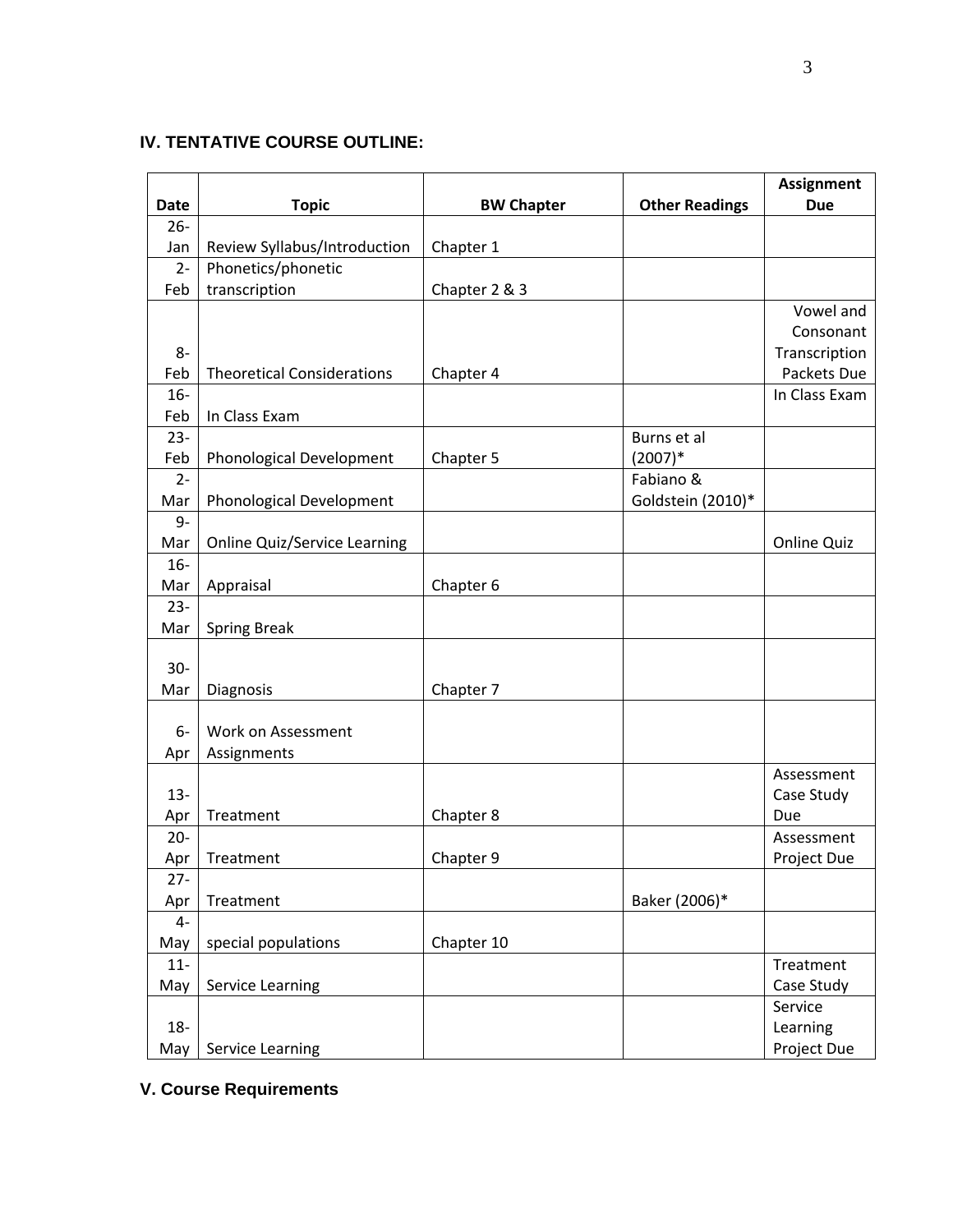### 1) **Professionalism**

a. Professionalism in this class is considered mandatory. While difficult to measure, your level of professionalism reflects your future abilities as a speech-language pathologist. For EDSL 671-672, professionalism consists of, but is not limited to: arriving to class on time, coming prepared to participate, politely acknowledging the contributions of your colleagues, turning off cell phones before class begins.

## 2) **Vowel and Consonant Transcription Packets (30 points) Due: February 8**

a. Phonetic transcription is a prerequisite for this course. A level of basic skills is assumed. Two transcription packets have been posted on Moodle: one to review transcription of vowels and one to review transcription of consonants The purpose of this assignment is to refresh the information taught previously in phonetics and also for you to see where you may need to spend some time reviewing.

## **3) In Class Exam (40 points) Contract Contract Contract Contract Contract Contract Contract Contract Contract Contract Contract Contract Contract Contract Contract Contract Contract Contract Contract Contract Contract Con**

a. An in class exam will be given to ensure that theoretical content knowledge is understood. The instructor will provide more specific information related to exam questions during class.

### **4) Online Quiz (30 points) Date: March 9**

a. An online quiz will be given to ensure that content related to phonological development is learned. The instructor will provide more specific information related to exam questions during class.

## **5) Assessment Case Study (50 points) Due: April 13**

- a. A language sample will be provided to you by the instructor. You will be graded for the following analyses:
- Syllable Structure Level 5 points o Accurate calculation
- Phonetic Inventory 10 points
	- o Accurate total, syllable initial, syllable final consonant and vowel inventories
- Percent Consonants Correct 10 points
	- o Accurate total PCC (4 points)
	- o Accurate utterance initial PCC (3 points)
	- o Accurate utterance final PCC (3 points)
- Phonotactic Analysis 10 points
	- $\circ$  Accurate list of syllable structures and percentage of occurrence (list high occurrence to low occurrence) (5 points)
	- o Percentage of correct structures (5 points)
- Phonological processes 10 points
	- o Accurate identification of processes per utterance (5 points)
	- o Accurate identification of common or prevalent mismatches (5 points)
- Clinical Impressions 10 points

Please submit the *Phonological Analysis Summary Sheet* and ALL of your work. The *Summary Sheet* is a separate document and should be typed into directly. The worksheet for your analysis should be duplicated as needed for your analysis.

## **6) Assessment Project (50 points) Due: April 20**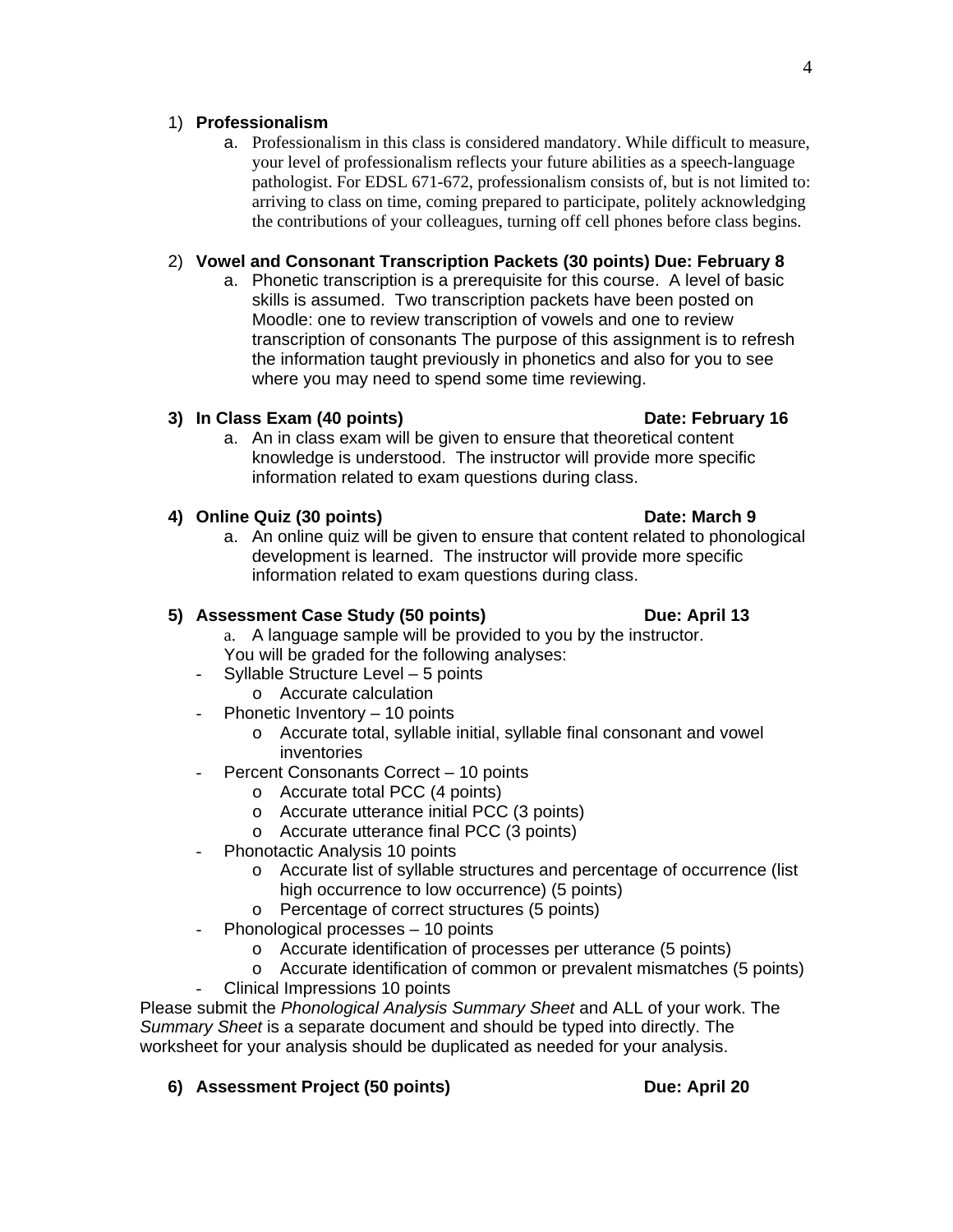a. You must administer an articulation test, a phonology test, and a phonological awareness test to a child, according to the standardized procedures outlined in the test manual. You must score each test and then write a reflective paper about your experience administering the tests. You must hand in the completed protocols with your reflective paper. Tests can be signed out from the instructor. Please plan ahead to complete this assignment, we have a limited number of tests that must be shared between all students.

### 7) **Treatment Case Study (50 points) Due: May 11**

a. Demonstrate intervention strategies planning based on the results of a case study assessment of a child that will be provided in class. Within the treatment plan, you will be expected to determine where to begin intervention, and develop appropriate goals based on assessment results. In addition you will identify and write out age appropriate and functionally relevant materials as well as a script including a hierarchy outlining how you would modify each task to make it easier or more difficult based on the child's performance You must provide detailed rationales for goal choice and therapy method.

### 8) **Service Learning Project Due (50 points) Due: May 18**

a. You will receive credit in this course for participating in a service learning project. You will be required to attend local preschools (dates/times/locations will be determined by the instructor and you will be able to sign up for specific times in class) and administer speech and language screenings to children. You will be supervised during this time and will be able to count the clinical hours. You must review the screening material in advance. You will be graded on your ability to successfully administer the assessment (5 points), accurately analyze the results (5 points), and make appropriate recommendations (5 points). You will then be required to write a reflection paper (10 points). In your paper, discuss your personal experience participating in this service learning project. In addition, I would like you to reflect on the importance of early screening and its impact on individuals, families, communities and society overall.

### **VI. COURSE GRADING (percentage of total points):**

| $95 - 100$ | A    | $80 - 82$ | в-   |
|------------|------|-----------|------|
| $90 - 94$  | - A- | $77 - 79$ | $C+$ |
| 87 - 89    | B+   | $73 - 76$ | C    |
| $83 - 86$  |      | $70 - 72$ | $C-$ |

**Submission Schedule:** Work submitted late, but within one week of the due date will be reduced by one letter grade. Work received over one week late receives no credit.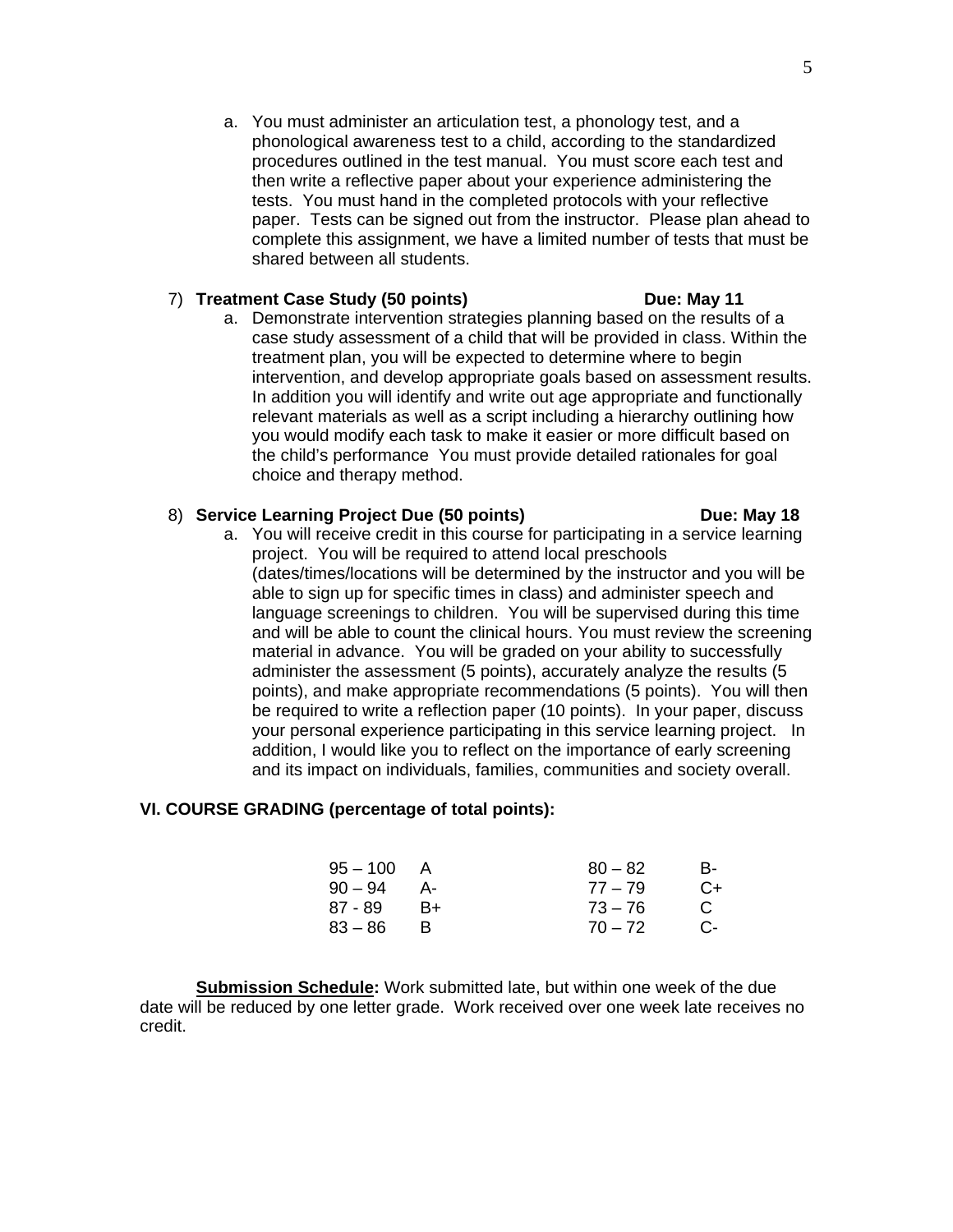mechanics (grammar, syntax, spelling, format, uniformity of citation, etc.).  **Grading Emphasis:** Each written assignment will be graded approximately 80% on content (detail, logic, synthesis of information, depth of analysis, etc.), and 20% on

### **VII. PROFESSIONAL AND ADMINISTRATIVE REQUIREMENTS**

- 1. "Person-first" language (e.g., "Student with Specific Language Impairment" rather than "Language Impaired student;" "Johnny who presents with Down Syndrome" rather than "My Down Syndrome student") must be used throughout all written and oral assignments and discussions.
- 2. Word process all written documents. Keep an electronic copy of all of your work. You will want these for your records and for potential future use as professional portfolio entries.
- 3. Complete and hand in all assignments on the due dates for full credit. If you have extraordinary circumstances that impact completion of your assignments, please inform the instructor(s). Any time that you have questions or concerns, please contact the instructor(s) immediately.
- 4. Participate actively in class discussions and group activities and demonstrate positive interpersonal skills with classmates, the instructors, and guests.
- 5. Select a class "buddy" to ensure you receive handouts and information if you miss class. **Buddy: Telephone: e-mail: Fax:**

## **VIII. COLLEGE of EDUCATION ATTENDANCE POLICY**

the instructor. Individual instructors may adopt more stringent attendance requirements. Due to the dynamic and interactive nature of courses in this field, all students are expected to attend all classes and participate actively. At a minimum, students must attend more than 80% of class time, or s/he may not receive a passing grade for the course at the discretion of Should the student have extenuating circumstances, s/he should contact the instructor as soon as possible. *(Adopted by the CoE Governance Community, December, 1997).* 

### **Attendance and Participation for this course:**

 **be prepared to discuss readings individually or in variously structured groups.** The course deals with complex material processed in a variety of ways. Structured interactions, group processes, oral presentations, guided discussion of readings, and development of assessment and treatment skills are the norm. **Students are expected to have read assigned materials by the date indicated in the syllabus, and should**  The degree of your engagement in these processes forms the basis for points assigned. Due to the fast paced and highly interactive nature of the course, regular attendance and full participation are expected: teaching and learning is difficult (if not impossible) if one is not present for and engaged in the process. Therefore, the above College Attendance Policy is amplified as follows: 1. Missing more than 2 class meetings will result in the reduction of one letter grade. 2. Arriving late or leaving early on more than two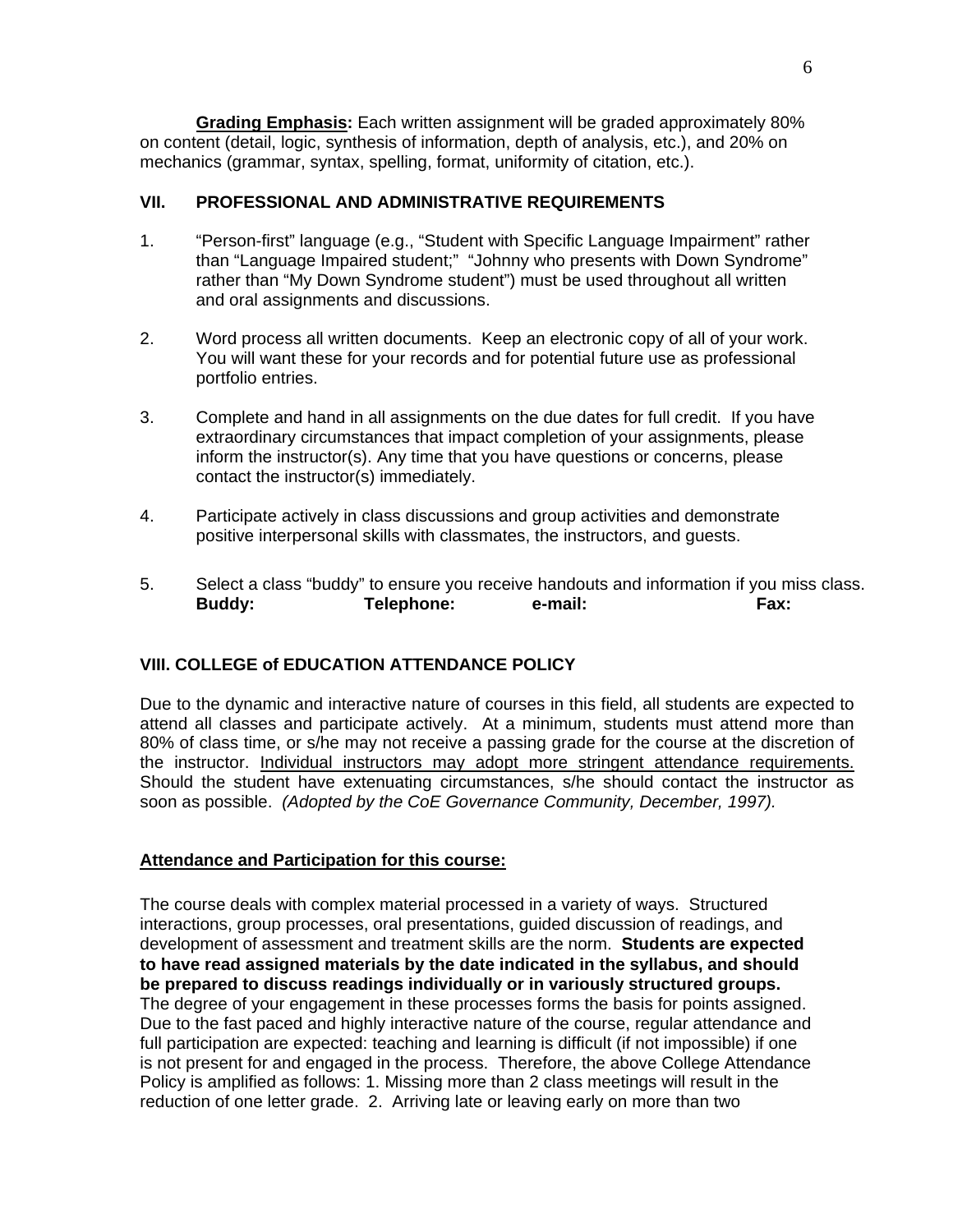occasions will result in the reduction of one letter grade. 3. Illness and emergency circumstances will be considered/negotiated on a case-by-case basis. These measures should not be considered punitive, as students are expected to establish appropriate personal, academic and career-ladder priorities. Therefore these measures should be viewed as taking appropriate individual responsibility for one's own learning in a democratic, collaborative and reciprocal-learning environment.

## **IX. GENERAL CONSIDERATIONS**

## **Ability**

Every student has the right to equitable educational consideration and appropriate accommodation. Students having differing ability (mobility, sight, hearing, documented learning challenges, first language/English as a second language) are requested to contact the professor at the earliest opportunity. Every effort will be made to accommodate special need. Students are reminded of the availability of Disabled Student Services, the Writing Center, technology assistance in the computer labs, and other student support services available as part of reasonable accommodation for special needs students.

### **CSUSM Academic Honesty Policy**

"Students will be expected to adhere to standards of academic honesty and integrity, as outlined in the Student Academic Honesty Policy. All written work and oral assignments must be original work. All ideas/materials that are borrowed from other sources must have appropriate references to the original sources. Any quoted material should give credit to the source and be punctuated with quotation marks.

Students are responsible for honest completion of their work including examinations. There will be no tolerance for infractions. If you believe there has been an infraction by someone in the class, please bring it to the instructor's attention. The instructor reserves the right to discipline any student for academic dishonesty in accordance with the general rules and regulations of the university. Disciplinary action may include the lowering of grades and/or the assignment of a failing grade for an exam, assignment, or the class as a whole."

### **Appeals**

Every student has the right to appeal grades, or appeal for redress of grievances incurred in the context of any class. Disputes may be resolved informally with the professor, or through the formal grades appeal process. For the latter, consult Dr. Kelly, Associate Dean.

### **Students with Disabilities Requiring Reasonable Accommodations**

Students are approved for services through the Disabled Student Services Office (DSS). The DSS Office is located in Craven Hall 5205, and can be contacted by phone at (760) 750-4905 or TTY (760) 750-4909. Students authorized by DSS to receive reasonable accommodations should meet with their instructor during office hours or, in order to ensure confidentiality, in a more private setting.

### **Graduate Writing Requirements**

The California State University maintains a Graduation Writing Assessment